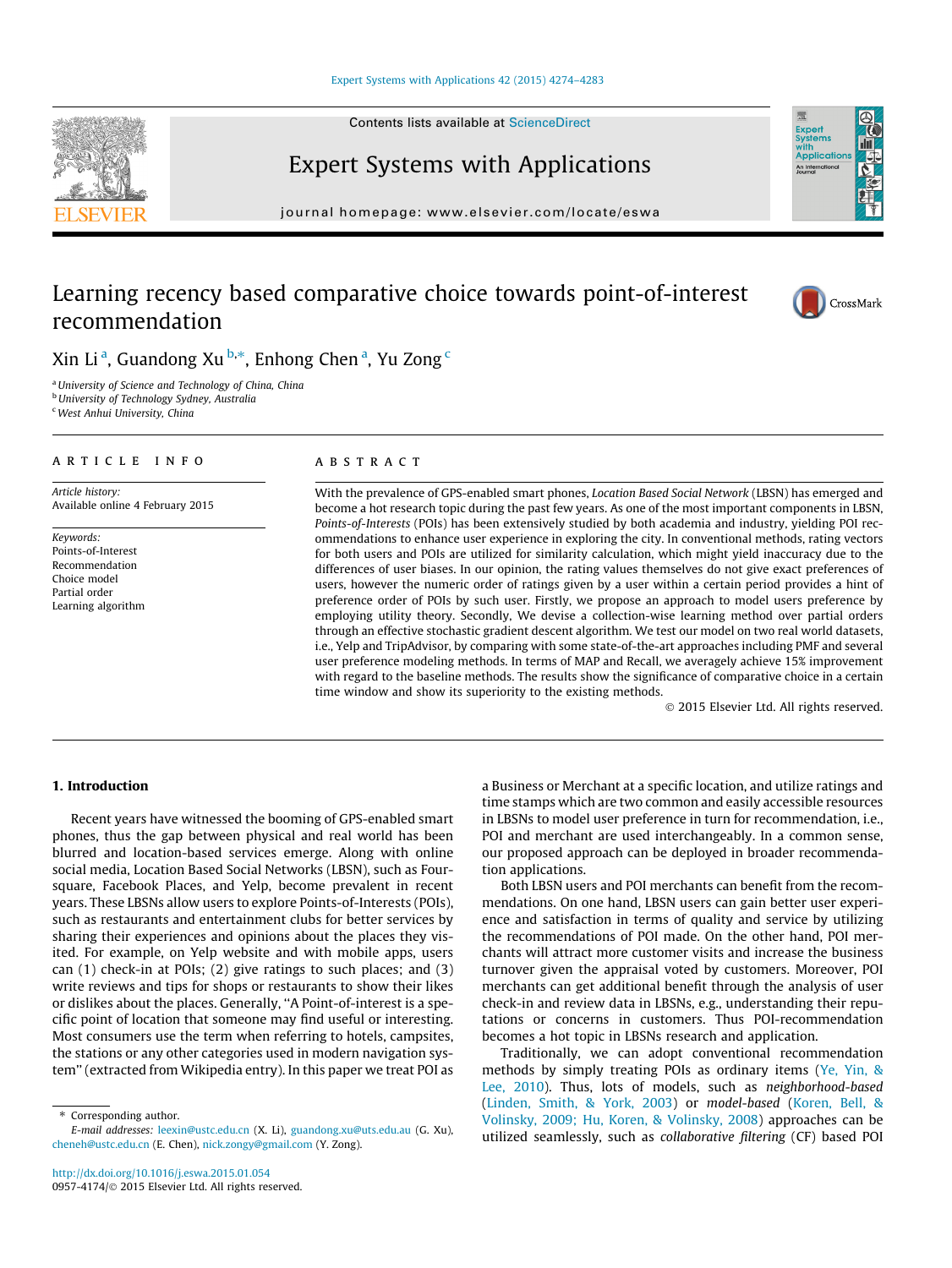recommendation. Likewise, such approaches mainly rely on the user-POI rating matrix, where each element represents a rating given by a user to a POI, to calculate similarity between users or POIs. Apparently, the rating value indicates a preference score of a user on specific POI, however, simply utilizing user-rating or POI-rating vectors alone to make the similarity calculation might yield inaccuracy due to the differences of user biases. Though some studies attempt to incorporate user bias into the models to alleviate the inappropriateness of modeling user preference, we argue that the user rating behavior is not sufficiently investigated and modeled. In contrast, we think although the rating values of users don't give the exact preference degrees of users to various POIs, the numeric order of ratings given by a user within a certain period of time at least provides a hint of preference order of POIs by this user, i.e., the higher rating denotes a more preferable judgment, and vice versa. With such observed preference orders by all users, we can train a POI preference prediction model by a learning process, upon which our POI recommendation model is initialized.

The aforementioned summaries shed light on us to give the following assumptions: (1) **Relativization**: By individually viewing the rating a user gives to a particular POI, we sometimes can not tell the actual user preference to this POI due to the user biases. For example, a user gives 4 star to a POI out of average rating 4.5, which indicates the preference to such POI is below the average. However, supposing that the same POI was rated 4 star by another user, whose average score is 3.5, we can say that this user may be more critical and prefers to this POI more than others. In such case, using the absolute ratings alone sometimes could not capture the accurate user preference, yielding unsatisfactory recommendation results POIs, which motivate us to take a relative view to address this problem. Our idea in this paper is to leverage the rating order rather than rating value from user rating history to accurately learn user preference. The intuition is quite straightforward - the order of ratings by users implies the underlying user preference information. Take a toy example shown in Fig. 1, we can see that the user prefers POI  $p_5$  more than  $p_4$  due to the higher rating on  $p_5$  than  $p_4$ . (2) **Comparative Choice**: The user rating behavior is indeed a comparative process, where a rating given by a user is actually a choice making after the user compared the target POI with other visited POIs rather than a random determination. (3) Recency: Although the user rating is a comparative decision, not all rating history of the user should be considered due to the short-term memory effect, i.e., the user is more likely to compare the target POI with recently visited POIs rather than those visited a long time ago, and finally gives a rating. In other words, recency is the key factor in comparison and decision. Also known from the toy example in Fig. 1, the comparative relationship between  $p_5$  and  $p_4$  is more reliable than that between  $p_5$  and  $p_3$ . Thus setting an appropriate time window to form the comparative POI set becomes another research question we need to tackle.

In this paper, we aim to address the problems based on the aforementioned assumptions and propose a new model to learn user preference from user rating behaviors through employing choice model from utility theory. Our idea is originated from the



assumptions that user rating is mainly determined by recent comparative experiences of users, i.e., comparative choice and recency, the rating given to a POI by a user is a result of comparisons to other POIs recently visited by this user. The collection of all observed users' comparative choices forms a training set for us to learn the user preferences over various POIs in an aggregated view. More specifically, from the rating history of each user, we count in all POIs within a defined time window, e.g., previous K visits before the current POI, to form a POI collection. Naturally, in each collection, POIs can be sorted according to their ratings in a partial order, where through the view of economics, a higher rating indicates the more satisfaction of user to the POI, meanwhile implies the higher utility of a particular POI to a certain user. Hence, by employing choice model deduced from utility theory, we could simulate the user rating behavior from such partial order relationship, learn the user preference more precisely, and in turn, provide better recommendations.

In summary, we made the following contributions:

- We propose a novel approach to model user rating behavior by exploring comparative relationship between ratings within a certain time window.
- We design a choice model and employ collection-wised learning over partial orders through an effective and efficient stochastic gradient descent algorithm.
- We conduct extensive experiments to evaluate the performance of our model on two large-scale real datasets. The results show that our approach outperforms other state-of-the-art methods.

The remainder of the paper is organized as follows.Section 2 provides an overview of the related work. Section [3](#page-2-0) gives the formulation for the problem we study. We detail our model in Section [4](#page-3-0) and report the learning and inference in Section [5.](#page-4-0) The result of the experiments are presented in Section [6,](#page-5-0) followed by the conclusions and future work in Section [7](#page-8-0).

## 2. Related work

In this section, we review a number of works on recommendations especially in POI recommendation, which are related to our approach.

#### 2.1. Traditional recommendations

Traditional recommender systems mainly focus on user-item rating matrix by employing memory-based [\(Linden et al., 2003\)](#page-8-0) or model-based collaborative filtering(CF) [\(Koren et al., 2009; Hu](#page-8-0) [et al., 2008\)](#page-8-0). The premise behind memory-based CF is to recommend items by like-minded user to a given user and the intuition of model-based CF like matrix factorization is that only a few latent factors are in control. Moreover, contextual information like social or trust network are embedded into models for further improvements of the prediction accuracy ([Jamali & Ester, 2009; Xiang](#page-8-0) [et al., 2010; Deng, Huang, & Xu, 2014](#page-8-0)). Text, Tags and temporal information are utilized for recommendation of music ([Hyung,](#page-8-0) [Lee, & Lee, 2014](#page-8-0)), news ([Li, Zheng, Yang, & Li, 2014\)](#page-8-0), product ([Hong, Li, & Li, 2012\)](#page-8-0) and tagging system ([Zheng & Li, 2011\)](#page-9-0). Our research topic is different from traditional recommendations since traditional methods rely much on the entire rating vectors to calculate similarities for estimating user preference while ignoring the differences of user biases. By using numeric order of ratings to depict user preference over POIs is more closer to the real situation and elaborating such mechanism is significant for understanding user behaviors, which needs to be explicitly modeled in Fig. 1. Toy example. The same control our proposed approach.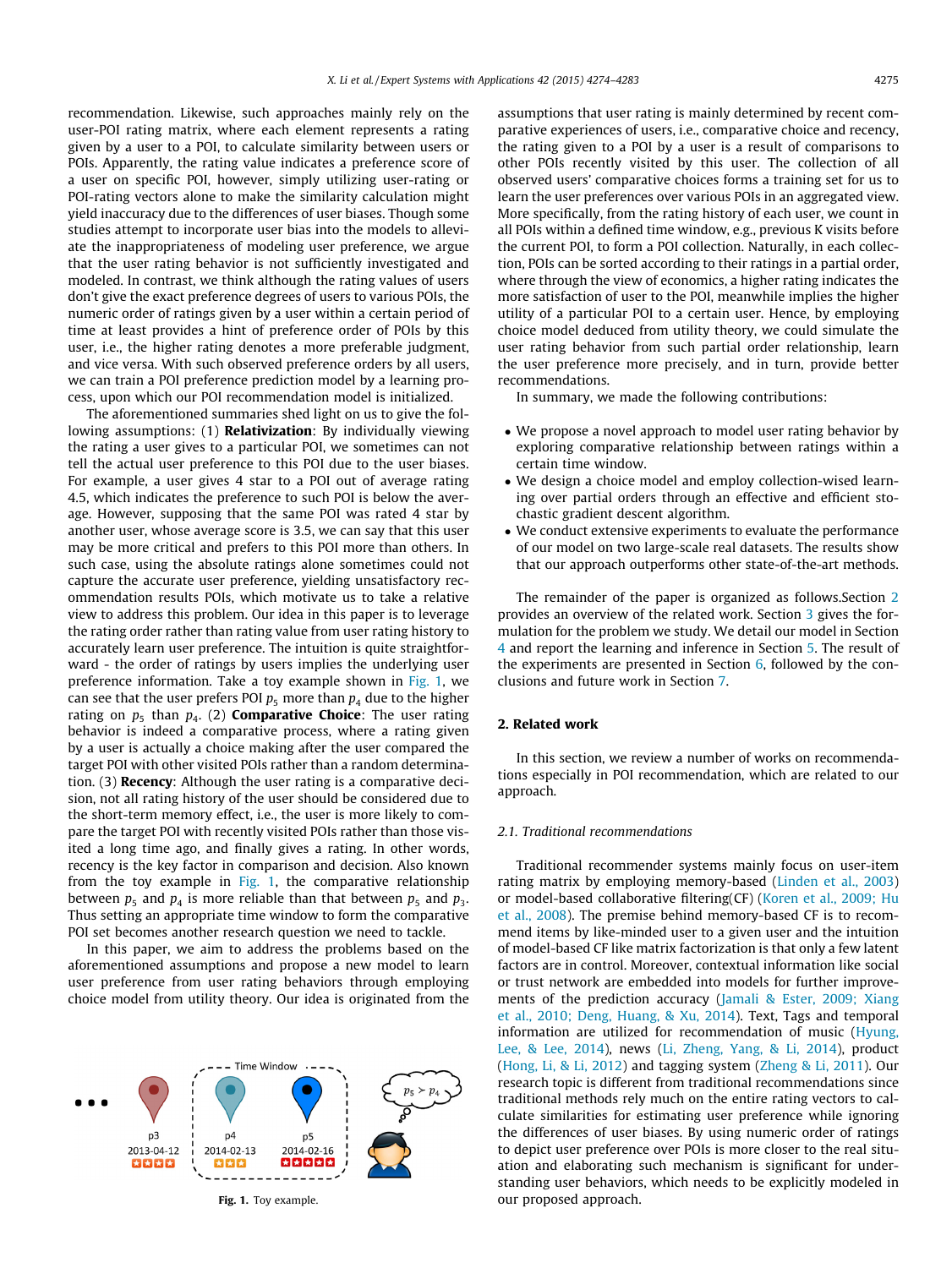#### <span id="page-2-0"></span>2.2. POI recommendations

Recently, due to the prevalence of smart portable devices, POI recommendation attracts much research interest and has many applications. Here we use location and POI interchangeably. Typically, conventional CF methods can be applied into this field by considering POI as an item [\(Ye et al., 2010](#page-8-0)). Besides, a wide range of properties of LBSN have been extensively explored, such as geographical location [\(Cheng, Yang, King, & Lyu, 2012; Ye, Yin, Lee, &](#page-8-0) [Lee, 2011b; Liu, Fu, Yao, & Xiong, 2013\)](#page-8-0), social connections [\(Cho,](#page-8-0) [Myers, & Leskovec, 2011; Liu & Xiong, 2013](#page-8-0)), temporal information ([Gao, Tang, Hu, & Liu, 2013; Yuan, Cong, Ma, Sun, & Magnenat-](#page-8-0)[Thalmann, 2013; Ye, Janowicz, Mülligann, & Lee, 2011a](#page-8-0)) and POI descriptions [\(Yin, Sun, Cui, Hu, & Chen, 2013](#page-9-0)).

Under the observation that strong geographical and social ties exist among users and their favorite locations, Ye etc., [\(Ye et al.,](#page-8-0) [2010\)](#page-8-0) extends the conventional neighborhood-based CF method with different similarity measurements derived from geographical and social information. As discussed in [\(Ye et al., 2011b\)](#page-9-0), Ye proposed a unified POI recommendation framework by fusing both social and geographical information based on naive Bayesian, where geographical influence is modeled by power law distribution. However, multi-center Gaussian model is proposed in [Cheng et al. \(2012\)](#page-8-0) to model the probability of a user's check-in history, and finally been fused into MF for POI recommendation. Liu developed LDA embedded Topic-Location PMF and geographical probabilistic factor model respectively to explore location preference in LBSN ([Liu et al., 2013; Liu & Xiong, 2013](#page-8-0)). In [Yin et al.](#page-9-0) [\(2013\),](#page-9-0) Yin etc., also employed LDA and further extended it to LCA-LDA to simultaneously consider user interest and local preference.

#### 2.3. Time-aware & preference modeling

Time is also an crucial contextual information in LBSN and has always been segmented into several time slots. Yuan etc., in [Yuan](#page-9-0) [et al. \(2013\)](#page-9-0) incorporated temporal influence with user-based CF to recommend locations. Gao in [Gao et al. \(2013\)](#page-8-0) utilized MF to model temporal information based on two important properties, i.e., non-uniformness and consecutiveness. Yehuda modeled time changing user biases ([Koren, 2009](#page-8-0)) while He incorporated timecontext into traditional CF for recommendation [\(He & Wu, 2009\)](#page-8-0). Our study differentiates itself from all these existing studies with the following point: Given the ratings and their corresponding time stamps, by utilizing numeric order of ratings within a certain period, we employ choice model to learn user preferences, which is a real annotation of user rating behavior.

Yang [\(Yang, Long, Smola, Zha, & Zheng, 2011](#page-8-0)) explored the competitive process of user behavior when facing with recommendations by adopting utility theory, which is most relevant to our work. However, the author took missing values in rating matrix as implicit feedbacks while we model rating behavior by adopting time window across recent visits to depict user short-term memory precisely. To deem recommendation as a personalized ranking problem, Steffen ([Rendle, Freudenthaler, Gantner, & Schmidt-](#page-8-0)[Thieme, 2009](#page-8-0)) integrated implicit feedback into the model to propose a generic optimization criterion derived from the maximum posterior estimator. To be different from other studies, we consider time-window in representation of user's short-term memory in order to better depict user preference.

# 2.4. Main difference & novelty

In reviewing a number of aforementioned works, our paper mainly differentiates itself in three aspects.

Firstly, based on the fact that user biases do exist, we take numeric order of ratings to better depict user preference over POIs while traditional methods mainly rely on the entire rating vectors. Secondly, although abundant information are included in LBSN and lots of works make efforts on that, in some occasion some of them are not accessible. We only leverage rating along with its time stamp which are the two most common and easily accessible data resources in LBSN for modeling user preference, thus making our model more general. Thirdly, we integrate time window into our user preference model. To the best of our knowledge, no existing works focusing on preference modeling consider time in this way and no time-aware recommendations utilize partial order of ratings to depict user preference.

#### 3. Problem formulation

Supposing that we have  $N$  users and  $M$  POIs and let  $\mathbb{U} = \{u_1, u_2, \dots, u_N\}$  and  $\mathbb{V} = \{p_1, p_2, \dots, p_M\}$  be the set of users and POIs respectively. Generally, a user  $u_i$  can give a rating  $r_{ii}$  to a POI  $p_i$ . All ratings could form a user-POI rating matrix R with its entry denoted as  $r_{ii}$ .

As mentioned in Section [1,](#page-0-0) ratings of a certain user can be ranged according to the time when the user gives the rating. Fig. 2 presents us the time stamps of rating histories for  $u_1$ . With the preset time window, for each user we count in a number of the previous POIs to form a collection, which we term as recent visit collection:

Definition 1 (Recent Visit Collection). A recent visit collection of the current POI for a particular user  $u_i$  is a set of POIs, where all the POIs satisfy two conditions:  $(1)$  the time stamp of each POI  $k$  in this collection is within a time window  $T$  before that of the current POI $j$ (2) user  $u_i$  have visited  $p_k$  in history, thus:

$$
C_{ij}^T = \{p_j\} \bigcup \{p_k|\forall i, \exists r_{ik}, \text{ st. } t(i, p_j) - t(i, p_k) \leq T\}
$$
 (1)

where  $t(i, *)$  is the visit time of a POI  $*$  for a particular user  $u_i$ .

Actually, T refers to the period users often take into consideration when giving the current rating, which could be weekly, monthly, quarterly or even yearly. Alternatively in our experiments, T should not necessarily be a time, We adopt the previous K visits to simulate the time window. For now, in order to simplify the discussion, we use the definition shown in Eq.  $(1)$ . In Fig. 2, supposing that  $u_1$  visits a POI  $p_6$  at 2014/02/17, { $p_4, p_5, p_6$ } forms a recent visit collection when we set  $T$  to a week or set  $K = 2$ , representing the previous 2 visits. In real data set, we obtain a large amount of collections for each POI visit, illustrated in [Fig. 3](#page-3-0).

Each of the collections we obtained is a reflection of rating process of comparison, with higher rating indicating more satisfaction of a user to a particular POI. Thus all POIs in the collection can be ranged in a partial order relationship with regard to their ratings.

**Definition 2** (POI Partial Order). Each POIs in  $C_{ij}^T$  has a rating, i.e., 1 to 5. Naturally a partial order in  $C_{ij}^T$  is shown below:

$$
\succeq_{ij}^{T} = \left\{ \widehat{p}_1 \succeq \widehat{p}_2 \succeq \ldots | r_{\widehat{i p}_k} \geq r_{\widehat{i p}_{k+1}}, \widehat{p}_k \in C_{ij}^{T} \right\}
$$
 (2)

| POI   | Rating | Date       |
|-------|--------|------------|
| $p_1$ | ∍      | 2012-06-12 |
| $p_3$ |        | 2013-04-12 |
| $p_4$ | 3      | 2014-02-13 |
| $p_5$ | 5      | 2014-02-16 |

Fig. 2. Example of rating and date for user 1.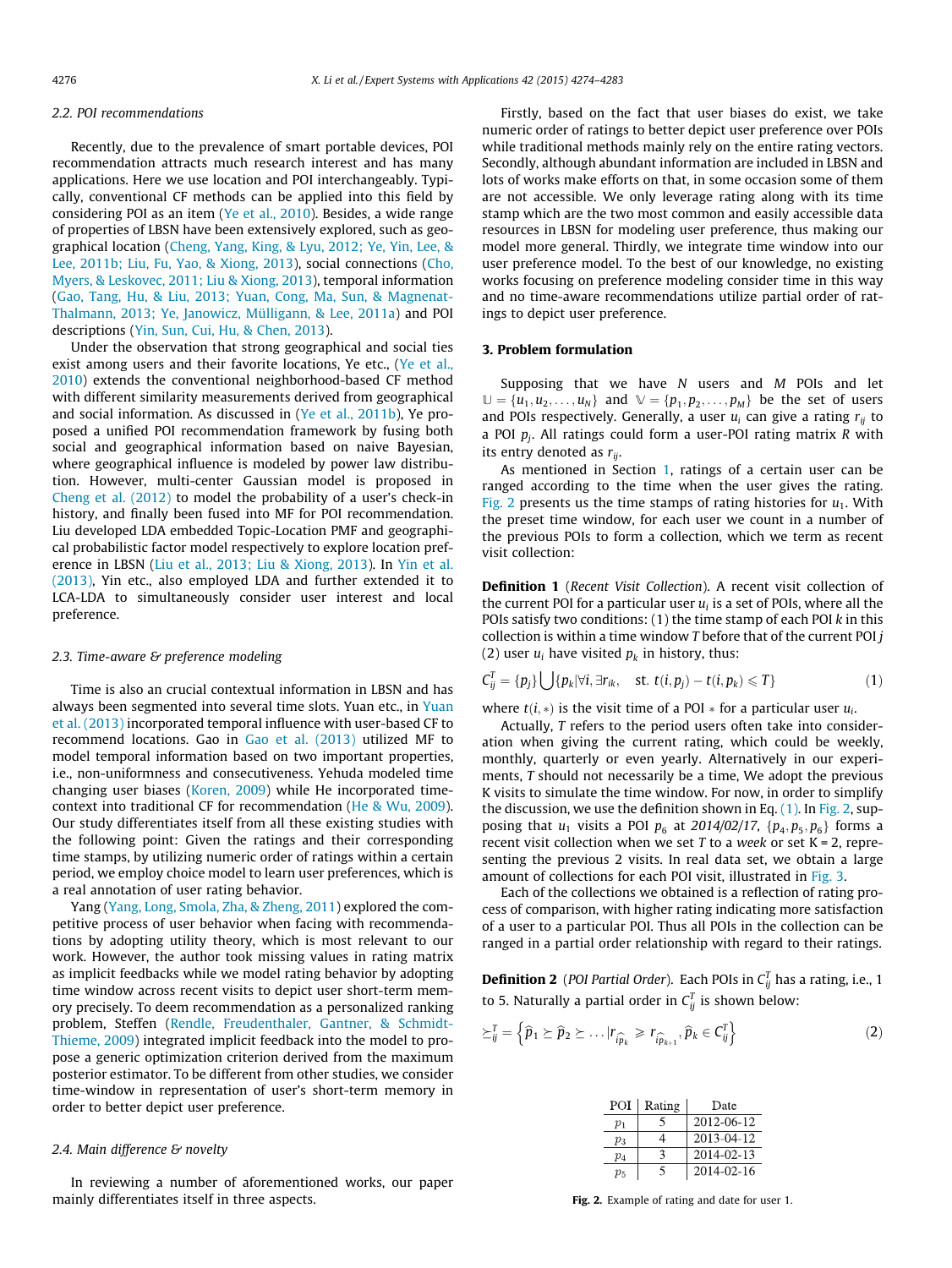<span id="page-3-0"></span>

Fig. 3. The formulation of recent visit collections, with time window marked as colored dashed line.

where  $r_{\widehat{ip}_k}$  denotes the rating user i give to POI  $\widehat{p}_k$ .

In the above equation, symbol  $\geq$  compares two numeric values while symbol  $\succeq$  denotes more preferable between two POIs. For example,  $\hat{p}_1 \succeq \hat{p}_2$  means user *i* prefers  $\hat{p}_1$  than  $\hat{p}_2$ .

Intuitively, why user give a rating to a POI higher than the others is mainly because his recent comparative experiences, i.e., he/ she rates a POI by referring to the recently visited POIs and their corresponding ratings. Using the same example, once the rating of  $p_6$  by  $u_1$  is granted, for Example 4 star, the collection  $\{p_4, p_5, p_6\}$  can be represented in the way  $\succeq_{1,6}^{week} = (p_5 \succeq p_6 \succeq p_4)$ .

By the definition above, the purpose in our paper is to recommend personalized top-k POIs for users given the observation of partial order collections in Fig. 3.

#### 4. Model

As aforementioned, user rating is indeed a process of comparative choice. We try to formally model the rating behaviors in this section.

Choice analysis attempts to model the decision process of an individual under a particular context. It was widely adopted in economics and psychophysics ([Greene & Hensher, 2008; Train, 2009\)](#page-8-0), which can describe, explain and predict choices between two more multiple alternatives. In this section, we design a comparative choice model to better analyze the rating behavior.

#### 4.1. Rating behavior of comparison

In general, discrete choice models are usually derived from utility theory [\(Neumann & Morgenstern, 2007\)](#page-8-0). Utility is a representation of preference over a set of alternatives. This is consistent with the situation of user's rating decision making. In our case, given a user, the alternatives refer to POIs he visited. The rating a user gives to a POI indicates his/her satisfaction to such place, which is depicted as the utility of a certain POI to the user in choice model.

In order to make it formalized and easily interpretable in utility theory. Following the definition from previous section, we introduce the utility function  $U(u, p) : p \to \mathbb{R}$ , which means user  $u_i$ assigns each candidate POI in collection  $\mathsf{C}_{ij}^{\mathsf{T}}$  with a real value. Naturally, a larger utility value shows more satisfaction and thus a higher rating should be granted to the POI. Hence the partial order of POIs in  $\mathsf{C}^{\mathsf{T}}_{ij}$  could be easily explained and become meaningful. To achieve the coincidence between the intuitive idea of user's preference among POIs which is defined in Eq. [\(2\)](#page-2-0) and formalization of utility function we introduced above, below is a formula to show how our idea on user's partial preference is transferred to utility theory. We gives the partial order for POIs as follows:

$$
p_j \succeq p_{j'} \text{ IIF } \mathcal{U}(u_i, p_j) \geq \mathcal{U}(u_i, p_{j'}) \tag{3}
$$

where  $U(u_i, p_i)$  can be abbreviated to  $U_{ij}$ . Eq. (3) shows how user's preference on POI  $j$  and  $j'$  are expressed in utility function. By this way, utility function can be deemed as the quantitative representation of the qualitative judge of user's preference. Recall the rationale we proposed in the previous sections, we suppose that two ratings of a user within a certain time window satisfy partial order, which means user *i* prefer POI *j* to *j'* if the rating of POI *j* is larger than that of POI j'. However, according to utility theory, the reason why a user gives a lower rating to a particular POI is due to the utility of such POI is of less use to the user. Thus we obtain the Eq. (3) which directly reflects our ideas.

From now on, employing derivation on utility theory to solve our real problem is straightforward. Usually, utility is decomposed into two parts ([Train, 2009](#page-8-0)) based on random utility model (RUM). The formulation is as follows:

$$
\mathcal{U}(u_i, p_j) = \mathcal{V}(u_i, p_j) + \varepsilon_{ij} \tag{4}
$$

where the first part is what we observed and the second part is some unobserved factors like emotion, weather or even some occurrent events. In our case, the observed part is depicted as ratings, i.e.,  $V(u_i, p_i) = r_{ij}$ . For simplicity, we can use the latent factor based predicted rating  $U_iV_j^T$  to qualify the observed utility.  $U_iV_j^T$  is borrowed from matrix factorization techniques ([Koren et al.,](#page-8-0) [2009](#page-8-0)). The premise behind the matrix factorization is that both user and item are affected by a number of factors, among which only a few of them termed as latent factors are determinable. The number of latent factors is called dimension as well.

According to [Thurstone \(1927\),](#page-8-0) the probability of user preference over alternatives can be defined in terms of the utility of choice:

$$
Pr(p_j \ge p_{j'}) = Pr(\mathcal{U}(u_i, p_j) \ge \mathcal{U}(u_i, p_{j'}))
$$
\n
$$
(5)
$$

Further, we replace the  $U$  with the Eq. (4), we obtain:

$$
Pr(p_j \succeq p_{j'}) = Pr(\mathcal{V}(u_i, p_j) + \varepsilon_{ij} \geq \mathcal{V}(u_i, p_{j'}) + \varepsilon_{ij'})
$$
  
= 
$$
Pr(\varepsilon_{ij'} \leq \varepsilon_{ij} + \mathcal{V}(u_i, p_j) - \mathcal{V}(u_i, p_{j'}))
$$
  
= 
$$
CDF(\varepsilon_{ij} + \mathcal{V}(u_i, p_j) - \mathcal{V}(u_i, p_{j'}))
$$
 (6)

where CDF is cumulative density function. Normally, we assume that the error term  $\varepsilon_{ii'} \sim$ iid extreme value, that is the double exponential format as  $exp(-e^{-\epsilon})$ . Finally, the probability for user preference over POIs in a collection is deduced as follows.

$$
Pr(p_j \succeq p_{j'}) = \frac{e^{\mathcal{V}(u_i, p_j)}}{\sum_{j'}^{[c^T]} e^{\mathcal{V}(u_i, p_{j'})}}
$$
(7)

Note that the equation we derived above has the same formulation as multinomial logit model.

## 4.2. Choice model

We model the process for a certain visit with recent visits involved. Since for each visit we obtain a collection, we can easily get the probability for the whole observations:

$$
Pr(\geq^T) = \prod_{u \in \bigcup p_j \in \mathbb{V}(u)} Pr(p_j \geq p_{j'})
$$
\n(8)

where  $\mathbb{V}(u)$  denotes the POIs visited by user u. As aforementioned, we use latent factor based predicted rating to qualify observed utility, thus we can place priors on both U and V. Generally, a spherical multivariate Gaussian prior is assumed. That is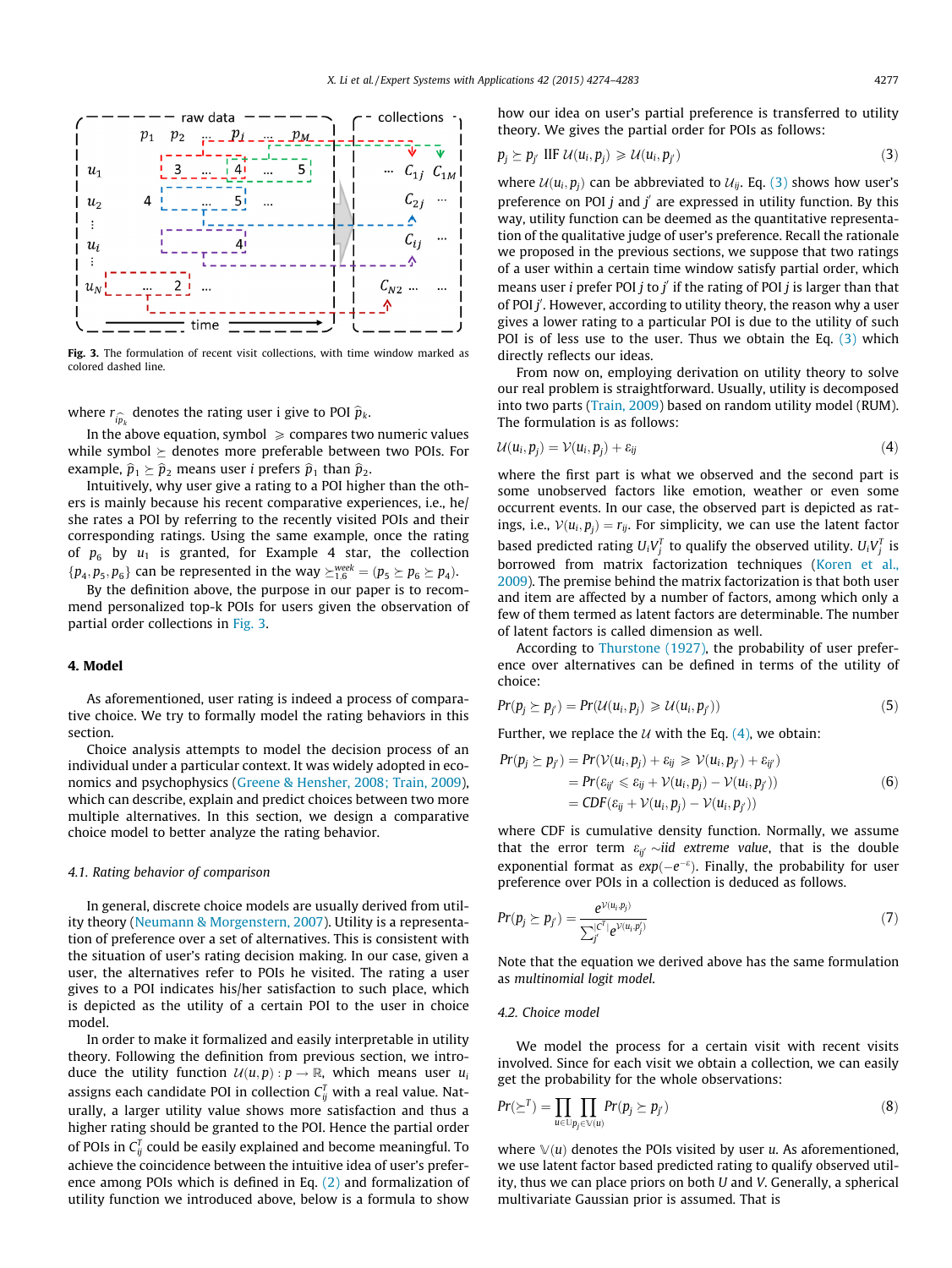<span id="page-4-0"></span>

Fig. 4. Model for user comparative rating process.

$$
Pr(\Omega|\Theta) = \mathcal{N}(\Omega|\mathbf{0}, \sigma^2 \mathbf{I}) = \lambda e^{-\frac{\Sigma_1^L \Omega_1^2}{2\sigma^2}}
$$
(9)

where  $\Omega = \{U, V\}$ , and  $\Theta$  denotes some hyper-parameters.  $\Omega_l$  is a component of  $\Omega$ .

The graphical model is shown in Fig. 4. The dark circle is the observation variable which denotes all the partial order collections we have and are also taken as training set. The blank circle such as vector  $U_i$ ,  $V_i$  are unknown parameters needed to be learnt. As soon as  $U_i$  and  $V_j$  are gained, according to matrix factorization theory, a rating or utility can be approximately calculated, which is formally shown in Section 5.2. Two parameters out of the box, i.e.,  $\sigma_U, \sigma_V$ , are hyper-parameters where priors should be placed on. N and M refer to the number of users and POIs respectively.

#### 4.3. Optimization problem

With the Eqs.  $(8)$  and  $(9)$ , we can immediately obtain the posterior according to the Bayesian theorem.

$$
Pr(U, V | \geq^T) \propto Pr(\geq^T | U, V) Pr(U | \Theta) Pr(V | \Theta)
$$
\n(10)

Straightforwardly, we can maximize the posterior to learn the latent factor. Equivalently, we can minimize its negative log form. Therefore, the objective function is given by:

$$
\Omega = \arg \min_{\Omega} - \left[ logPr(\Sigma^{T} | \Omega) + logPr(\Omega | \Theta) \right] \tag{11}
$$

where  $\Omega$  is defined above and the second part logPr( $\Omega|\Theta$ ) can be deemed as regularizer  $R(\Omega)$  to alleviate overfitting problem. Here we place gaussian prior on  $\Omega$ ,  $R(\Omega)$  corresponds to L2 norm regularization.

#### 5. Learning and inference

As presented in previous section, we need to learn the latent factor U and V of the model. In this section we design a stochastic gradient descent (SGD) algorithm to efficiently learn the latent factor. After that, we show how to make recommendations with the latent factor matrices.

#### 5.1. Learning algorithm

For the Eq. (11), the gradient of  $\Omega$  can be operated on both two parts respectively. That is:

$$
\nabla \Omega_{l}(\geq^{T}) = -\frac{\partial logPr(\geq^{T}|\Omega)}{\partial \Omega_{l}} - \frac{\partial logPr(\Omega|\Theta)}{\partial \Omega_{l}} \tag{12}
$$

for the second part, i.e., the regularizer induces L2 norm, aka:

$$
-\frac{\partial logPr(\Omega|\Theta)}{\partial \Omega_{l}} = \frac{R(\Omega)}{\partial \Omega_{l}} = \lambda \Omega_{l}
$$
\n(13)

for first part, we present the form as:

$$
-\sum_{u\in\mathbb{U}}\sum_{p_j\in\mathbb{V}(u)}\frac{\partial logPr(p_j \succeq p_{j'})}{\partial\Omega_l} = \sum_{u\in\mathbb{U}}\sum_{p_j\in\mathbb{V}(u)}\frac{\partial \left[log\left(\sum_{j}^{|C^T|}e^{\mathcal{V}(u_i,p_j')}\right) - \mathcal{V}(u_i,p_j)\right]}{\partial\Omega_l}
$$
\n(14)

By using the latent factor based predicted rating  $UV<sup>T</sup>$  to qualify observed utility, we show the derivation for each point respectively below:

$$
\nabla U_i = \frac{\sum_j^{|\mathcal{C}^T|} \left(e^{U_i V_j^T} \cdot V_j\right)}{\sum_{j'}^{|\mathcal{C}^T|} e^{U_i V_j^T}} - V_j + \lambda U_i
$$
\n(15)

$$
\nabla V_j = \frac{e^{U_i V_j^T} \cdot U_i}{\sum_{j'}^{|C^T|} e^{U_i V_j^T}} - U_i + \lambda V_j
$$
\n(16)

Given a data point, i.e., the collection  $C<sup>T</sup>$  at time t, the stochastic gradient update rule can be given by:

$$
\Omega_l \leftarrow \Omega_l - \eta \nabla \Omega_l \tag{17}
$$

where  $\eta$  is the learning rate. Nevertheless, we do not need to update every point at each iteration. Thus we randomly draw a batch of  $\succeq^T$ to embed into our learning algorithm. Accordingly, the algorithm is shown in Algorithm 1.

| <b>Algorithm 1.</b> Time-aware Comparative Learning. |                                          |  |  |  |
|------------------------------------------------------|------------------------------------------|--|--|--|
| <b>input:</b> $\succeq^T$ , $\eta_0$                 |                                          |  |  |  |
| output : $U, V$                                      |                                          |  |  |  |
| 1 randomU, V $\eta \leftarrow \eta_0$                |                                          |  |  |  |
| <b>2 for</b> step = 1 to MAX STEP $do$               |                                          |  |  |  |
| 3                                                    | random pick $u_i$ from $\cup$            |  |  |  |
| 4                                                    | random pick $p_i$ from $\mathbb{V}(u_i)$ |  |  |  |
| 5                                                    | select POI collection $C_{ii}^T$         |  |  |  |
| 6                                                    | $p_i = \max(C_{ii}^T)$                   |  |  |  |
| 7                                                    | $U_i \leftarrow U_i - \eta \nabla U_i$   |  |  |  |
| 8                                                    | $V_i \leftarrow V_i - \eta \nabla V_i$   |  |  |  |
| 8                                                    | if converge then                         |  |  |  |
| 10                                                   | return U.V                               |  |  |  |
| 11                                                   | $ \frac{\eta}{1+step/MAXSTEP}$           |  |  |  |

### 5.2. Recommendations

Up till now, after we complete the optimization in Algorithm 1 we have U and V at hand, thus we can estimate the utility  $\mathcal{U}_{ii}$  in the same way as those works which borrowing the idea from matrix factorization techniques. Recall the definition of utility, it indicates the satisfaction for a particular user over a POI. We can sort the utility values of POIs for a certain user in an order and recommend the top-K POIs to him. The estimation for the utility of a POI is denoted as:

$$
\mathbb{E}[\mathcal{U}(ij)] = \mathbb{E}[\mathcal{V}(ij) + \varepsilon_{ij}] \n= \mathcal{V}(ij) + \mathbb{E}(\varepsilon_{ij}) \n= UVT + c
$$
\n(18)

where c is a constant.

#### 5.3. Complexity analysis

The overall complexity is determined by both utility computation and gradient descent process cost.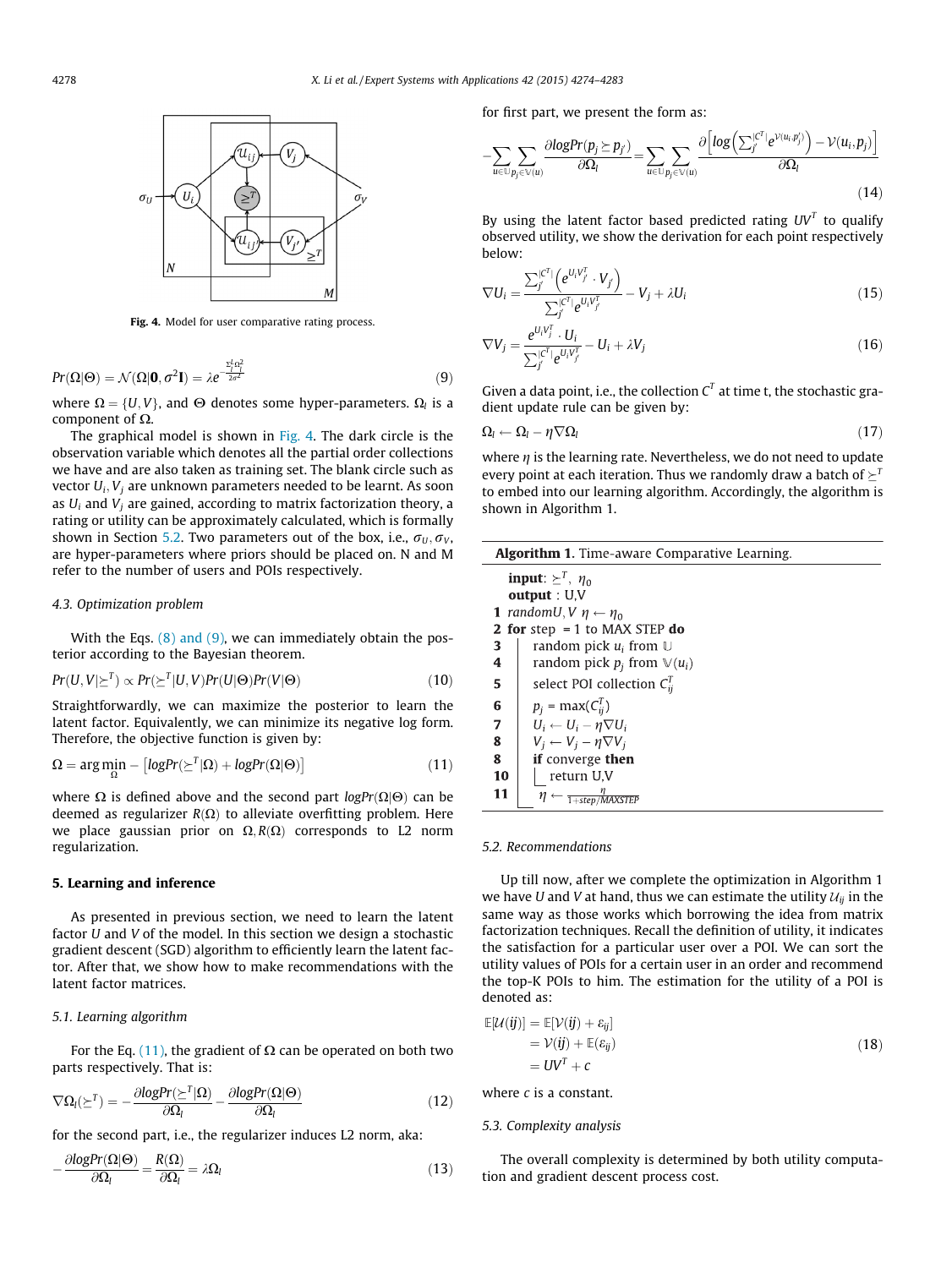<span id="page-5-0"></span>For the first part, the non-missing values contribute much to the algorithm and the recent POI collection size is dominant for the second part. As shown in Eqs. [\(8\), \(14\)](#page-3-0) and Algorithm 1, only the observations R will be involved into the computation. Since we devise the algorithm based on stochastic gradient descent, thus for each observation  $R_{ij}$ , the gradient descent process is strongly relevant to the collection size  $|C_{ij}^T|$ . Thus the integrated computation cost is  $\mathcal{O}(|R_{ij}| \cdot |\mathcal{C}^T_{ij}|).$  Generally,  $T$  is relatively small and the collection size can be deemed as a constant. In all, our approach is computationally efficient and linear with the data set size.

#### 6. Experiment analysis

In this section, we conduct several experiments to compare our model with several methods over IR metrics and further analyze both effectiveness and efficiency in our POI recommendations. We will address the following questions in our experiments:

- 1. How are our approaches compared with existing methods?
- 2. What result may be achieved if we vary the size of time window?

#### 6.1. Datasets & setting

Our model is quite general and requires time stamp of the rating as auxiliary information. Hence in this paper, we evaluate our method on two datasets, which are Yelp and TripAdvisor respectively.

The first data source we choose is  $Ye1p<sup>1</sup>$  Yelp is a well-known website for business ratings and reviews which have a profound effect on the success of business ([Anderson & Magruder, 2012\)](#page-8-0) an extra half-star rating causes restaurants to sell out 19 percentage more frequently, thus making it an ideal source for our experiments. By filtering out users who have less than 10 ratings from the raw data, we finally obtain 20166 unique users and 39104 merchants with 586274 ratings.

The second dataset we employ for evaluation is TripAdvisor.<sup>2</sup> TripAdvisor $<sup>3</sup>$  is a travel website providing reviews of travel-related</sup> content. Likewise to Yelp, we filter out users with less than 8 ratings, thus making the final data set containing 13410 users and 9149 merchants with 152721 ratings.

The statistics of the both data sets are shown in Table 1. Note that in this paper, we only exploit ratings and their corresponding time stamps. The study of other auxiliary information will be investigated in future work.

As discussed in Section [4,](#page-3-0) the iteration rate  $\eta$  and regularization parameter  $\lambda$  will be tuned through cross validation, which will be detailed in the following section. In order to choose a proper dimension, we vary the dimensionality to watch the performance of Recall on both datasets and finally get Fig. 5. Curves of both datasets demonstrate that with the increasement of dimension the Recall increase as well at first. When it surpasses a threshold, the metric Recall decays. Thus we choose the dimensionality at the peak for both datasets. Our experiments are conducted on a personal computer equipped with an Intel Core2 Duo CPU(2.67 GHz) and 2 Giga byte memory.

## 6.2. Metrics

POI recommendation aims to recommend personalized top-K POIs to users, which naturally coincides with the process of

#### Table 1

Statistics of dataset Yelp and TripAdvisor.

| Dataset     | <b>Statistics</b>   | User | POI  |
|-------------|---------------------|------|------|
| Yelp        | Max. Num of Ratings | 1234 | 1189 |
|             | Avg. Num of Ratings | 29.1 | 15.0 |
| TripAdvisor | Max. Num of Ratings | 96   | 708  |
|             | Avg. Num of Ratings | 114  | 16.7 |



Fig. 5. Dimension choose.

ranking. Hence we adopt the following metrics, which are commonly used in Information Retrival and Search Engine, to evaluate the performance of all models. In our experiments, top 100 POIs are recommended due to the maximum webpage display in real applications.

• Recall@K: the recall of top K recommended POIs for a particular user is defined by:

$$
Recall@K = \frac{|rec@K \cap rel|}{|rel|}
$$

where  $rec@K$  denotes the top K recommended POIs and rel is the true visited POIs in the testing set.

- MAP: Mean Average Precision (MAP), which for a test collection is the arithmetic mean of average precision values for individual user. The definition is as follows:

$$
MAP = \frac{1}{N} \sum_{u=1}^{N} \left( \frac{1}{|rel|} \sum_{l=1}^{|rel|} Precision_u @l \right)
$$

where Precision<sub>u</sub>@l denotes the precision for user u when l relevant POIs are retrieved and N is the total number of users.

#### 6.3. Baseline and comparison

In experiments, the following state-of-the-art methods are evaluated for comparison, including our model.

- **TBCF**: It is a time-based collaborative filtering method, proposed in [He and Wu \(2009\).](#page-8-0) It incorporates the time-context into the traditional CF algorithm by considering the impact of the user's activities regressively, which means the longer of the activity happens, the weaker impact it has on the latest one.
- **SPLINE**: We adopt this method from [Koren \(2009\)](#page-8-0), which considers time changing user bias. It is a more flexible parameterization method than linear model to fuse time distance into time changing user bias.

<sup>1</sup> [<http://www.yelp.com.au/dataset\\_challenge>.](http://www.yelp.com.au/dataset_challenge)

<sup>2</sup> [<http://sifaka.cs.uiuc.edu/wang296/Data/index.html>.](http://sifaka.cs.uiuc.edu/wang296/Data/index.html)

<sup>3</sup> [<http://www.tripadvisor.com/>](http://www.tripadvisor.com/).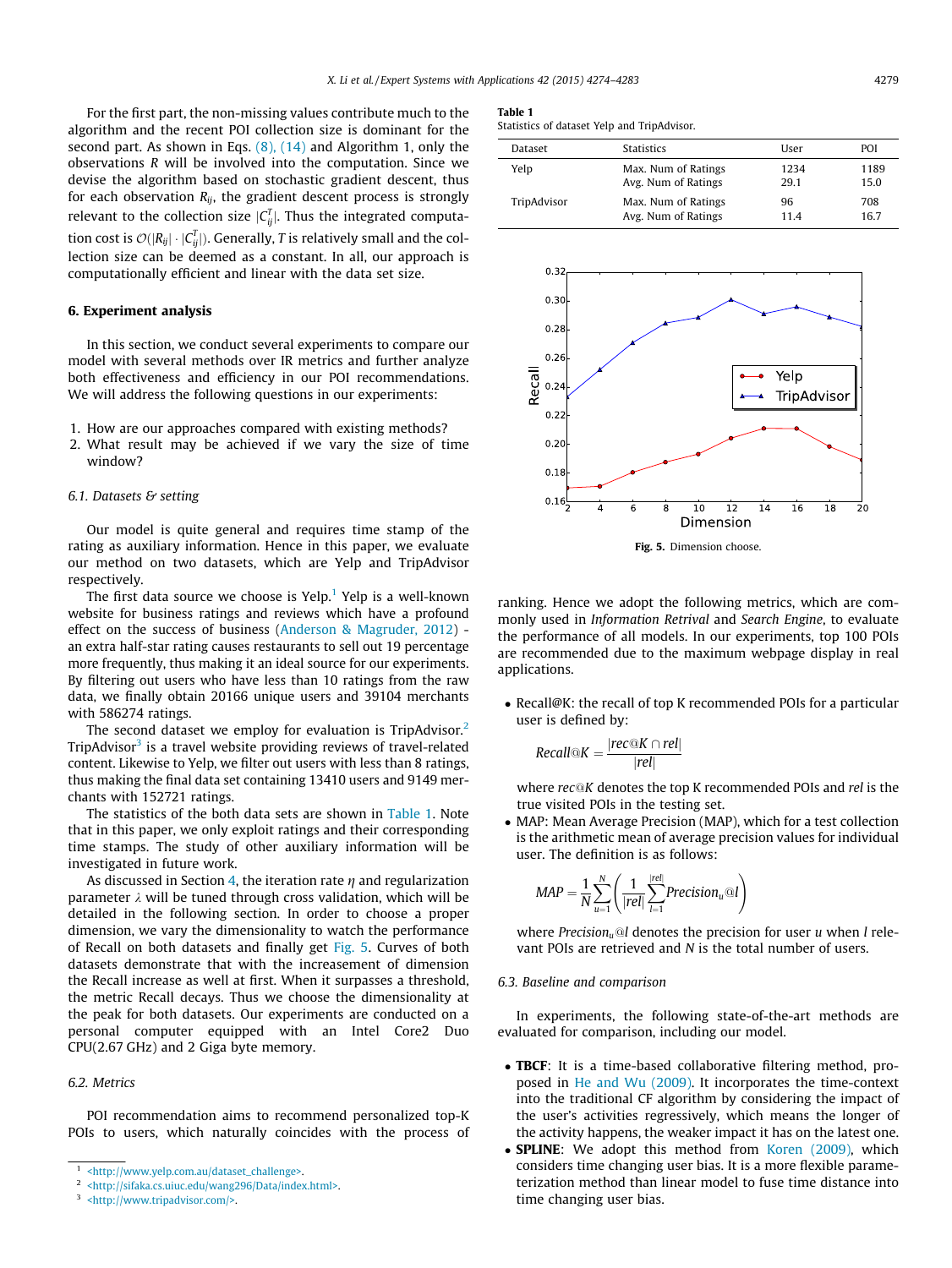#### <span id="page-6-0"></span>Table 2

Prediction accuracy comparison on both datasets.

| Dataset     | Metrics               | <b>TBCF</b>       | <b>SPLINE</b>     | <b>PMF</b>        | <b>BPR</b>       | TCL-K   |
|-------------|-----------------------|-------------------|-------------------|-------------------|------------------|---------|
| Yelp        | Recall<br>improve     | 0.17512<br>21.52% | 0.18454<br>15.32% | 0.18755<br>13.47% | 0.19797<br>7.50% | 0.21281 |
|             | <b>MAP</b><br>improve | 0.02217<br>27.70% | 0.02471<br>14.57% | 0.02559<br>10.63% | 0.02648<br>6.91% | 0.02831 |
| TripAdvisor | Recall<br>improve     | 0.23941<br>28.24% | 0.25449<br>20.64% | 0.27302<br>12.45% | 0.28462<br>7.23% | 0.30701 |
|             | <b>MAP</b><br>improve | 0.02681<br>21.37% | 0.02772<br>17.39% | 0.02811<br>15.76% | 0.03072<br>5.92% | 0.03254 |



(a) Recall w.r.t. Time Window



(b) MAP w.r.t. Time Window

# Fig. 6. Impact of time window on both metrics.



(a) Recall w.r.t. Parameter  $\eta$ 



(b) MAP w.r.t. Parameter  $\eta$ 



Fig. 7. Impact of parameter  $\eta$  and  $\lambda$  on both metrics.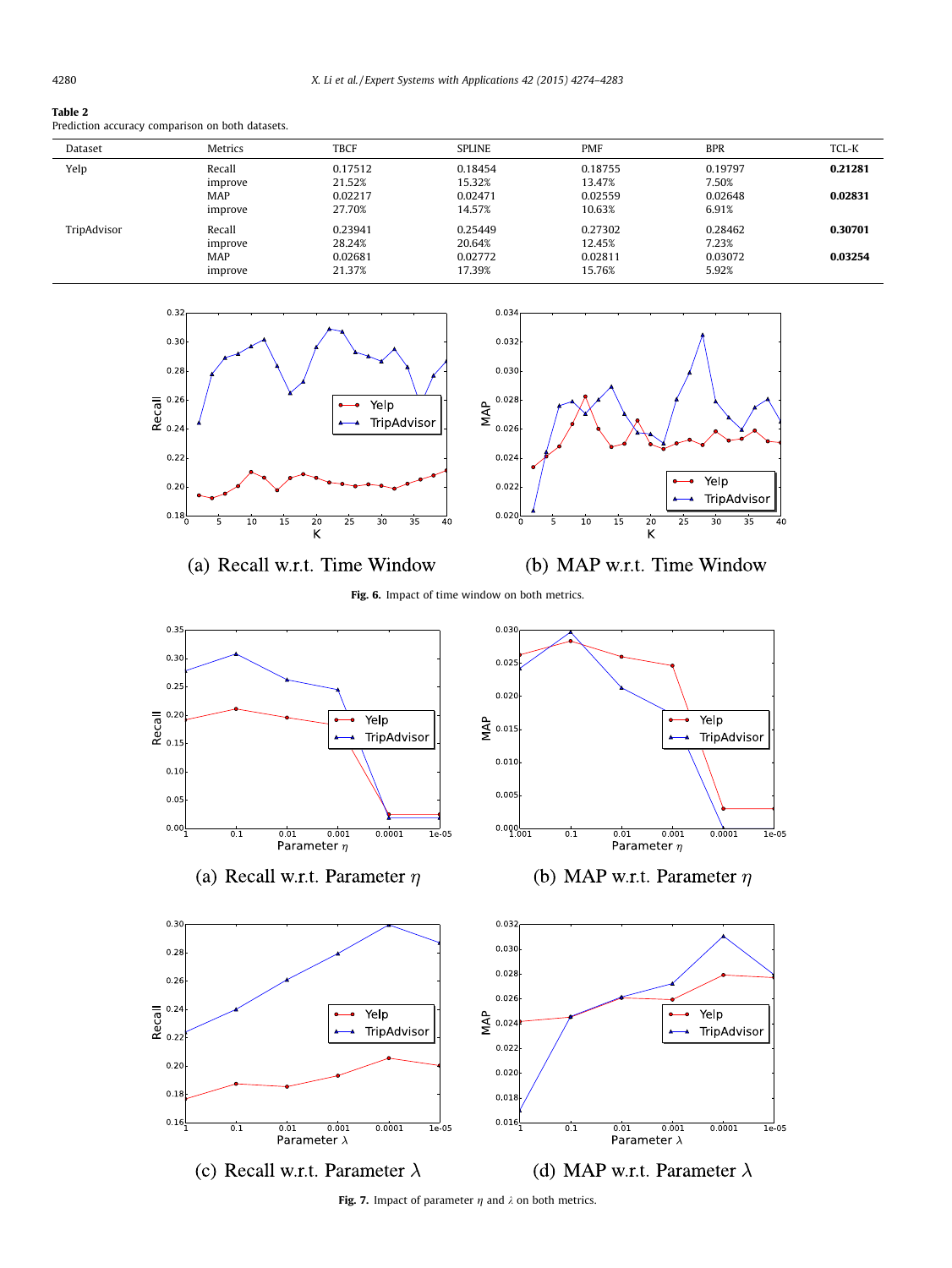<span id="page-7-0"></span>

- **PMF**: This method is proposed in [Salakhutdinov and Mnih](#page-8-0) [\(2007\)](#page-8-0) by factorizing user-POI matrix, only utilizing the rating matrix. It gives the probabilistic explanation for matrix factorization.
- BPR: It was proposed in [Rendle et al. \(2009\)](#page-8-0) by modeling user preference as a ranking problem. It provides a generic learning algorithm based on stochastic gradient descent with bootstrap sampling.
- $\bullet$  TCL-K<sup>4</sup>: This is our recency based comparative learning algorithm by taking recent K ratings into consideration.

The experimental results are listed in [Table 2.](#page-6-0) From [Table 2](#page-6-0), we can observe that among the baseline methods, our approach generally achieve the best performance in both metrics on two datasets. Additionally BPR outperforms PMF, which coincides with [Rendle](#page-8-0) [et al. \(2009\).](#page-8-0) As to Recall, our method improves the result by 7.50% and 7.23% respectively compared with BPR for dataset Yelp and TripAdvisor. For MAP, the improvements compared to BPR are 6.91% and 5.92%. In overall, the improvements of our approach are significant, which justifies our claim of involvement of visit order within a certain time-window.

One key challenge recommender systems always meet is the sparsity of the data and there is no exception for our method. Known in Section [6.1,](#page-5-0) Yelp is sparser than that of TripAdvisor. When comparing the results across two datasets in [Table 2,](#page-6-0) metrics' value in TripAdvisor outperform that of Yelp, which in turn conclude that the denser data the better results our method will achieve.

The better results we achieved than existing methods owe to the evaluation metrics we adopt. As is known to all, there are two main categories for metrics in recommendation evaluation: one focuses on real value prediction, i.e., MAE and RMSE, another emphasizes ranking problem in information retrieval, i.e., Recall and MAP. The ranking problem coincides with the learning process in our model which leads us to choose the two evaluation metrics. The chosen metrics favor the order as well, thus making our approach superior to state-of-the-art methods.

#### 6.4. Time window analysis

According to the method we proposed, we analyze the effects with regard to different time windows we utilized. Small K denotes the small size of the time window that implies user will consider less POIs in memory, which is so-called short-term property. In contrast, long-term property suggests larger K.

[Fig. 6](#page-6-0)(a) and (b) plot the performance of both metrics with regard to different K values. In consideration of the granularity of K, we observe several peaks on the line charts, which show the periodicity of user's comparative choices. When user consider quite a small number of past POIs, the short-term is in dominance of the comparative process and it decays with the value K increases. For another extreme example, when a user takes the entire historical records into consideration, the results are not satisfactory as well. Thus a trade-off between short-term and longterm property should be taken. In comparison with the baselines, we generally set the K according to our experiments in order to achieve better results.

### 6.5. Impact of parameter  $\eta$  and  $\lambda$

In our method, the parameter  $\eta$  and  $\lambda$  play crucial roles. They control how much the regularization terms should be integrated and how quickly the objective function descent. In the extreme

public code in python: [<https://www.dropbox.com/sh/f8usnw19yg7werv/AABl](https://www.dropbox.com/sh/f8usnw19yg7werv/AABlR7ipr4uLbrtUHmlMkDwja?dl=0) [R7ipr4uLbrtUHmlMkDwja?dl=0>.](https://www.dropbox.com/sh/f8usnw19yg7werv/AABlR7ipr4uLbrtUHmlMkDwja?dl=0)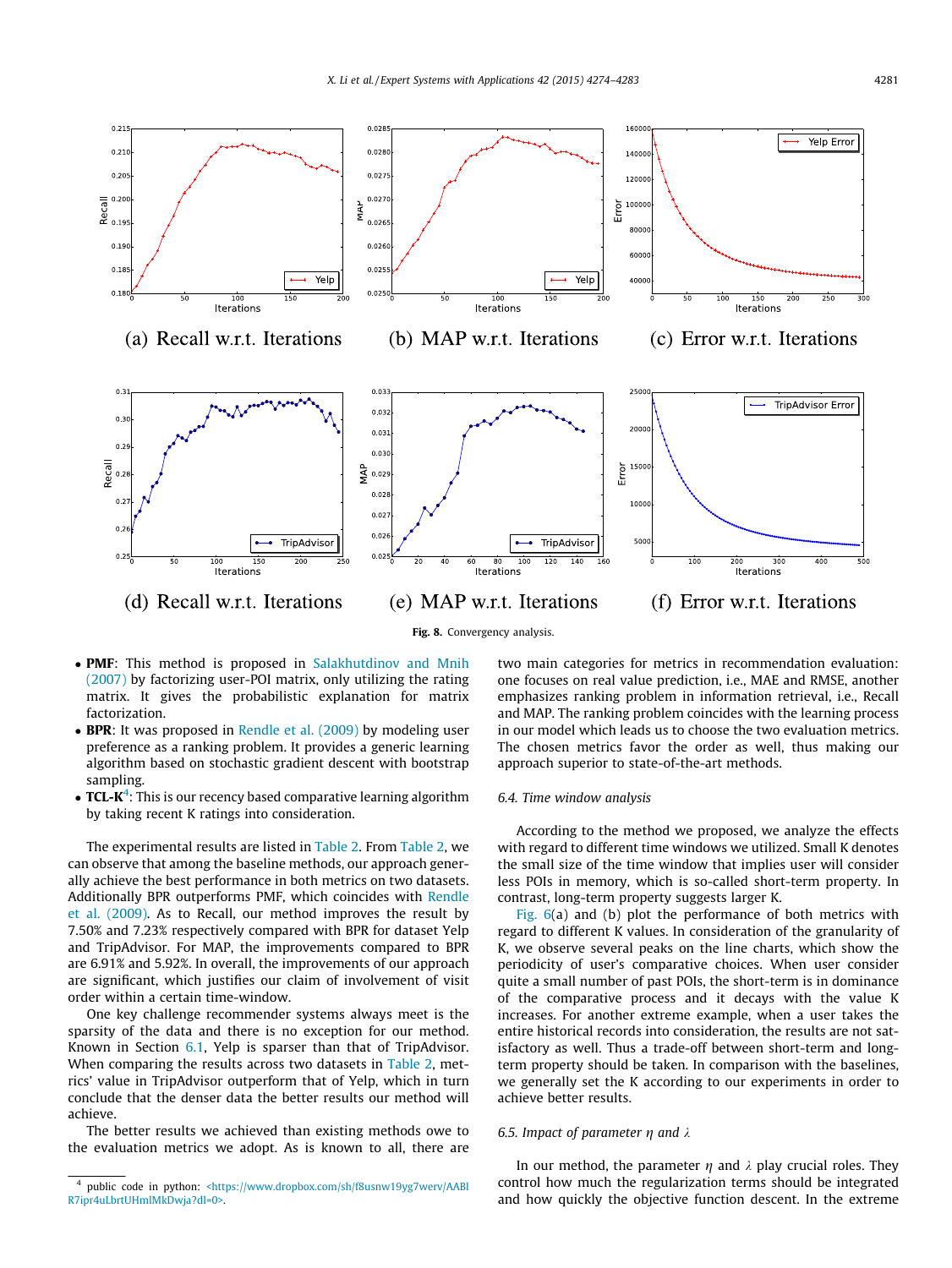<span id="page-8-0"></span>case, if we set  $n$  to a tiny value, it means every step of the gradient descent will be performed slowly, however it yields unpredicted results in the experiments. On the other hand, it could possibly miss the minimum point if we set  $\eta$  to a certain large value. From the Fig.  $7(a)$  and (b), we conclude that the results firstly increase with the decrease of  $\eta$  however they decay when  $\eta$  surpasses a certain value, i.e., 0.1 in our experiments according to two datasets we utilized.

Parameter  $\lambda$  has the same property as well, which is shown in  $7(c)$  $7(c)$  and (d). By tuning the parameter, we achieve the peak when  $\lambda$  is set to 0.0001, which becomes the global setting for our method.

#### 6.6. Iteration analysis

As theoretically discussed in Section [5.3](#page-4-0), our method is computationally efficient. In this part, we plot two results in terms of the total error term by measuring how they vary with the increment of the iteration step. The total error term is calculated as the sum of differences between the real value and the predicted value across all the test dataset.

From the [Fig. 8\(](#page-7-0)f) and (c), we can see that the error will converge in about 500 iteration rounds with each round costs no more than 2 s, thus making the total consuming time limited to 10– 20 min. For Recall and MAP, both of them increase at first rapidly as the iteration step increase. At around 100–150 iterations, they reach the peak and after that both drop. This is mainly because the overfitting problem, which means that more iteration steps lead to worse ranking prediction. This is obvious when comparing the figures horizontally on the same dataset. In summary, our approach is able to converge in a limited number of iterations.

# 7. Conclusion and future work

In this paper, we focus on POI recommendation by exploring the ratings and their corresponding time stamps on LBSN. Different from conventional methods, we aim to model user rating behavior for learning user preferences through exploring the comparative choices within a certain period. We make several contributions: A novel approach is proposed by employing choice model deduced from utility theory to model user preference. We devise a collection-wise learning method over partial orders through an effective stochastic gradient descent algorithm. Experiments conducted on two real world datasets have demonstrated that our approach outperform existing methods. Moreover, the computational cost of our algorithm is linear to the data set size, which indicates that it can be applied to a large database.

Our method suffers the same sparsity problem most recommender systems meet. Moreover, it is sensitive to the size of time window, which implies the model needs to tune the time-window for every dataset.

In our current work only the ratings and their corresponding time are utilized, leaving abundant information unexplored like social networks, geographical location. In future work, we aim to take into other contextual information, especially geographical location, into investigation.

As mobile connects both physical and real world, POI recommendation stands out especially in online social networks. By the better annotation of user rating behavior, we can provide better POI recommendations.

#### Acknowledgement

This research was partially supported by grants from the National Science Foundation for Distinguished Young Scholars of China (Grant No. 61325010), the National High Technology Research and Development Program of China (Grant No. 2014AA015203), and National Center for International Joint Research on E-Business Information Processing (2013B01035).

### References

- [Anderson, M. L., & Magruder, J. R. \(2012\). Learning from the crowd: Regression](http://refhub.elsevier.com/S0957-4174(15)00069-X/h0005) [discontinuity estimates of the effects of an online review database.](http://refhub.elsevier.com/S0957-4174(15)00069-X/h0005) Economic Journal, 122[\(563\), 957–989.](http://refhub.elsevier.com/S0957-4174(15)00069-X/h0005)
- Cheng, C., Yang, H., King, I., & Lyu, M.R. (2012). Fused matrix factorization with geographical and social influence in location-based social networks. In: Proceedings of the twenty-sixth AAAI conference on artificial intelligence (p. 1). July 22-26, 2012, Toronto, Ontario, Canada.
- Cho, E., Myers, S.A., & Leskovec, J. (2011). Friendship and mobility: user movement in location-based social networks. In: Proceedings of the 17th ACM SIGKDD international conference on knowledge discovery and data mining (pp. 1082– 1090). San Diego, CA, USA, August 21-24, 2011.
- [Deng, S., Huang, L., & Xu, G. \(2014\). Social network-based service recommendation](http://refhub.elsevier.com/S0957-4174(15)00069-X/h0020) with trust enhancement. [Expert Systems Applied, 41](http://refhub.elsevier.com/S0957-4174(15)00069-X/h0020)(18), 8075–8084.
- Gao, H., Tang, J., Hu, X., & Liu, H. (2013). Exploring temporal effects for location recommendation on location-based social networks. In: Seventh ACM conference on recommender systems, RecSys '13 (pp. 93–100). Hong Kong, China, October 12-16, 2013.
- Greene, W.H., & Hensher, D.A. (2008). Modeling ordered choices: A primer and recent developments. Tech. Rep. 08-26.
- He, L., & Wu, F. (2009). A time-context-based collaborative filtering algorithm. In: The 2009 IEEE international conference on granular computing (pp. 209–213). GrC 2009, Lushan Mountain, Nanchang, China, 17-19 August 2009.
- [Hong, W., Li, L., & Li, T. \(2012\). Product recommendation with temporal dynamics.](http://refhub.elsevier.com/S0957-4174(15)00069-X/h0040) [Expert Systems Applied, 39](http://refhub.elsevier.com/S0957-4174(15)00069-X/h0040)(16), 12398–12406.
- Hu, Y., Koren, Y., & Volinsky, C. (2008). Collaborative filtering for implicit feedback datasets. In: Proceedings of the 8th IEEE international conference on data mining (ICDM 2008) (pp. 263–272). December 15-19, 2008, Pisa, Italy.
- [Hyung, Z., Lee, K., & Lee, K. \(2014\). Music recommendation using text analysis on](http://refhub.elsevier.com/S0957-4174(15)00069-X/h0050) [song requests to radio stations.](http://refhub.elsevier.com/S0957-4174(15)00069-X/h0050) Expert Systems Applied, 41(5), 2608–2618.
- Jamali, M., & Ester, M. (2009). TrustWalker: a random walk model for combining trust-based and item-based recommendation. In: Proceedings of the 15th ACM SIGKDD international conference on knowledge discovery and data mining (pp. 397–406). Paris, France, June 28–July 1, 2009.
- Koren, Y. (2009). Collaborative filtering with temporal dynamics. In: Proceedings of the 15th ACM SIGKDD international conference on knowledge discovery and data mining (pp. 447–456). Paris, France, June 28–July 1, 2009.
- [Koren, Y., Bell, R. M., & Volinsky, C. \(2009\). Matrix factorization techniques for](http://refhub.elsevier.com/S0957-4174(15)00069-X/h0065) [recommender systems.](http://refhub.elsevier.com/S0957-4174(15)00069-X/h0065) IEEE Computer, 42(8), 30–37.
- [Linden, G., Smith, B., & York, J. \(2003\). Industry report: Amazon.com](http://refhub.elsevier.com/S0957-4174(15)00069-X/h0070) [recommendations: Item-to-item collaborative filtering.](http://refhub.elsevier.com/S0957-4174(15)00069-X/h0070) IEEE Distributed [Systems Online, 4](http://refhub.elsevier.com/S0957-4174(15)00069-X/h0070)(1).
- Liu, B., & Xiong, H. (2013). Point-of-interest recommendation in location based social networks with topic and location awareness. In: Proceedings of the 13th SIAM international conference on data mining (pp. 396–404). May 2-4, 2013. Austin, Texas, USA.
- Liu, B., Fu, Y., Yao, Z., & Xiong, H. (2013). Learning geographical preferences for point-of-interest recommendation. In: The 19th ACM SIGKDD international conference on knowledge discovery and data mining, KDD 2013 (pp. 1043– 1051). Chicago, IL, USA, August 11-14, 2013.
- [Li, L., Zheng, L., Yang, F., & Li, T. \(2014\). Modeling and broadening temporal user](http://refhub.elsevier.com/S0957-4174(15)00069-X/h0085) [interest in personalized news recommendation.](http://refhub.elsevier.com/S0957-4174(15)00069-X/h0085) Expert Systems Applied, 41(7), [3168–3177](http://refhub.elsevier.com/S0957-4174(15)00069-X/h0085).
- [Neumann, J., & Morgenstern, O. \(2007\).](http://refhub.elsevier.com/S0957-4174(15)00069-X/h0090) Theory of games and economic behavior. [Princeton University Press.](http://refhub.elsevier.com/S0957-4174(15)00069-X/h0090)
- Rendle, S., Freudenthaler, C., Gantner, Z., & Schmidt-Thieme, L. (2009). BPR: bayesian personalized ranking from implicit feedback. In: UAI 2009, Proceedings of the twenty-fifth conference on uncertainty in artificial intelligence (pp. 452– 461). Montreal, QC, Canada, June 18-21, 2009.
- Salakhutdinov, R., & Mnih, A. (2007). Probabilistic matrix factorization. In: Advances in neural information processing systems 20, proceedings of the twenty-first annual conference on neural information processing systems (pp. 1257–1264). Vancouver, British Columbia, Canada, December 3-6, 2007.
- [Thurstone, L. L. \(1927\). A law of comparative judgement.](http://refhub.elsevier.com/S0957-4174(15)00069-X/h0105) Psychological Review, 34, [278–286](http://refhub.elsevier.com/S0957-4174(15)00069-X/h0105).
- Train, K. E. (2009). [Discrete choice methods with simulation](http://refhub.elsevier.com/S0957-4174(15)00069-X/h0110) (2nd ed.). Cambridge [University Press.](http://refhub.elsevier.com/S0957-4174(15)00069-X/h0110)
- Xiang, L., Yuan, Q., Zhao, S., Chen, L., Zhang, X., Yang, Q., & Sun, J. (2010). Temporal recommendation on graphs via long- and short-term preference fusion. In: Proceedings of the 16th ACM SIGKDD international conference on knowledge discovery and data mining (pp. 723–732). Washington, DC, USA, July 25–28, 2010.
- Yang, S.-H., Long, B., Smola, A.J., Zha, H., & Zheng, Z. (2011). Collaborative competitive filtering: learning recommender using context of user choice. In: Proceeding of the 34th International ACM SIGIR conference on research and development in information retrieval, SIGIR 2011 (pp. 295–304). Beijing, China, July 25–29, 2011.
- Ye, M., Yin, P., & Lee, W.-C., 2010. Location recommendation for location-based social networks. In: Proceedings 18th ACM SIGSPATIAL international symposium